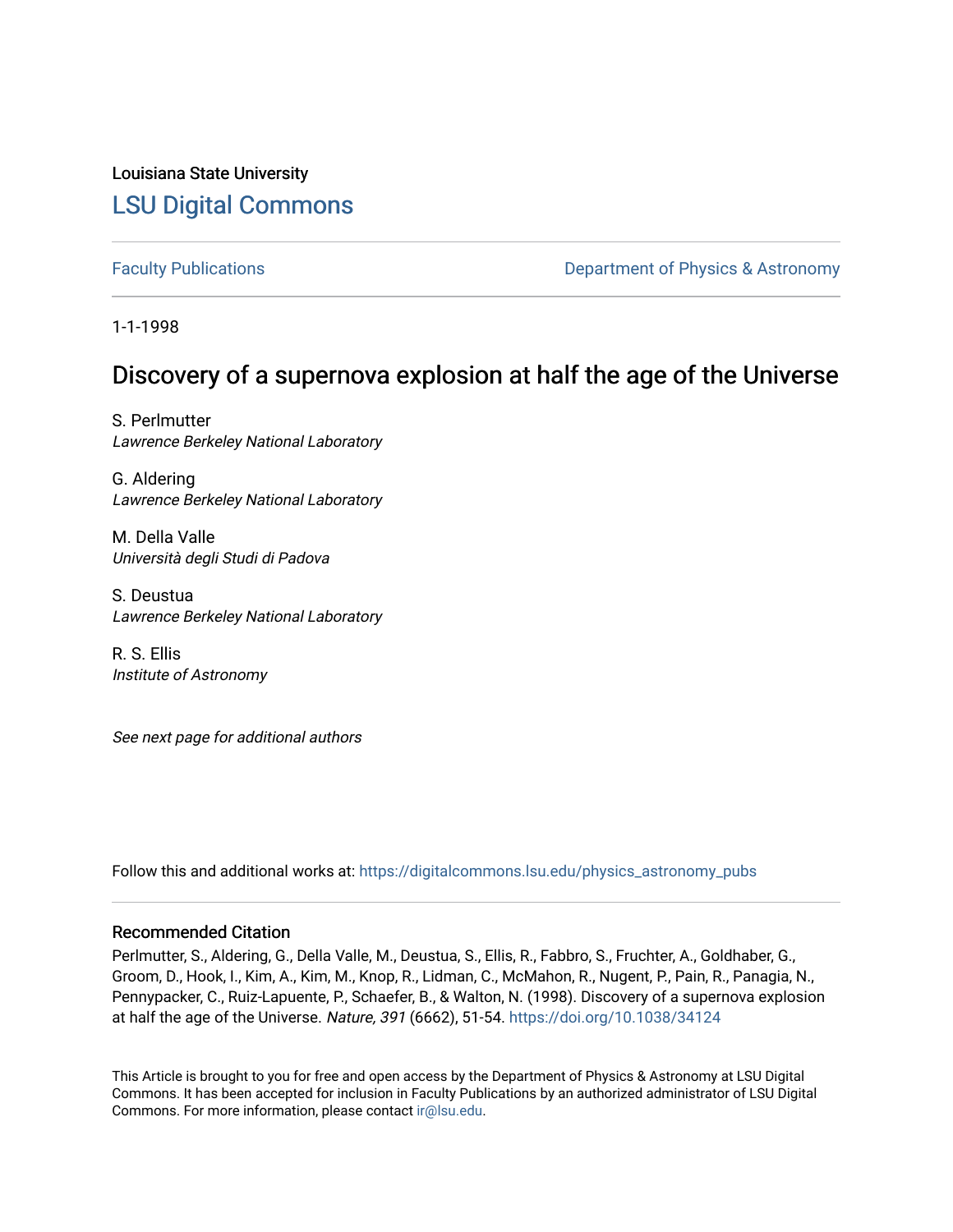#### Authors

S. Perlmutter, G. Aldering, M. Della Valle, S. Deustua, R. S. Ellis, S. Fabbro, A. Fruchter, G. Goldhaber, D. E. Groom, I. M. Hook, A. G. Kim, M. Y. Kim, R. A. Knop, C. Lidman, R. G. McMahon, P. Nugent, R. Pain, N. Panagia, C. R. Pennypacker, P. Ruiz-Lapuente, B. Schaefer, and N. Walton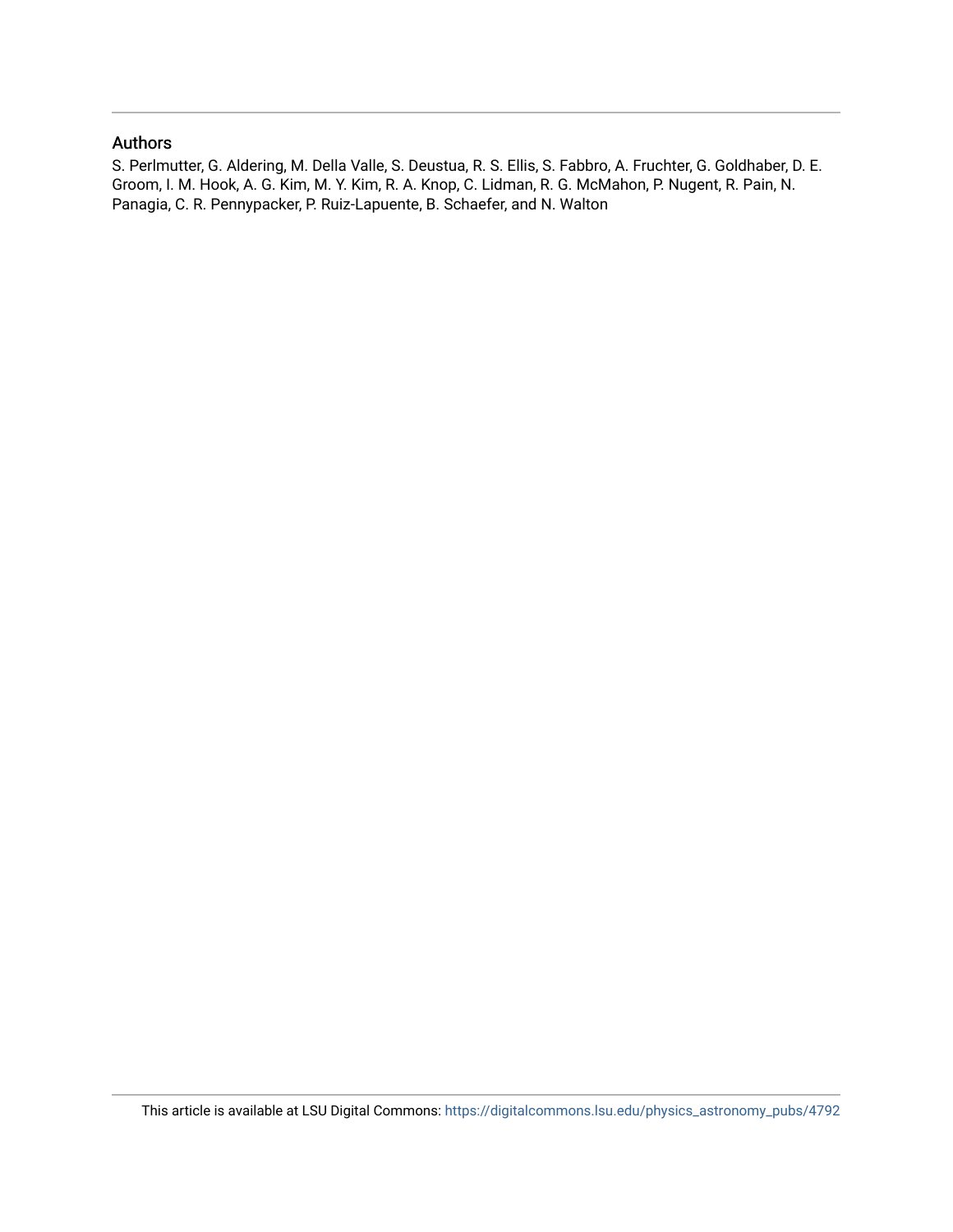# Discovery of a Supernova Explosion at Half the Age of the Universe and its Cosmological Implications

S. Perlmutter<sup>1,2</sup>, G. Aldering<sup>1</sup>, M. Della Valle<sup>3</sup>, S. Deustua<sup>1,4</sup>, R. S. Ellis<sup>5</sup>,

S. Fabbro<sup>1,6,7</sup>, A. Fruchter<sup>8</sup>, G. Goldhaber<sup>1,2</sup>, A. Goobar<sup>1,9</sup>, D. E. Groom<sup>1</sup>,

I. M. Hook<sup>1,10</sup>, A. G. Kim<sup>1,11</sup>, M. Y. Kim<sup>1</sup>, R.A. Knop<sup>1</sup>, C. Lidman<sup>12</sup>,

R. G. McMahon<sup>5</sup>, P. Nugent<sup>1</sup>, R. Pain<sup>1,6</sup>, N. Panagia<sup>13</sup>,

C. R. Pennypacker<sup>1,4</sup>, P. Ruiz-Lapuente<sup>14</sup>, B. Schaefer<sup>15</sup> & N. Walton<sup>16</sup>

(The Supernova Cosmology Project)

<sup>1</sup>E. O. Lawrence Berkeley National Laboratory, Berkeley, California, USA

<sup>2</sup>Center for Particle Astrophysics, U.C. Berkeley, California, USA

<sup>3</sup>Dipartmento di Astronomia, University de Padova, Italy

<sup>4</sup>Space Sciences Laboratory, U.C. Berkeley, California, USA

<sup>5</sup> Institute of Astronomy, Cambridge, United Kingdom

<sup>6</sup>CNRS-IN2P3, University of Paris, Paris, France

<sup>7</sup>Observatoire de Strasbourg, Strasbourg, France

<sup>8</sup>Space Telescope Science Institute, Baltimore, Maryland, USA

<sup>9</sup>Department of Physics, University of Stockholm, Stockholm, Sweeden

<sup>10</sup>European Southern Observatory, Munich, Germany

 ${}^{11}$ L.P.C.C. Collège de France, Paris, France

<sup>12</sup>European Southern Observatory, La Silla, Chile

<sup>&</sup>lt;sup>13</sup>Space Telescope Science Institute, Baltimore, Maryland, USA; affiliated with the Astrophysics Division,

Space Science Department of ESA

<sup>14</sup>Department of Astronomy, University of Barcelona, Barcelona, Spain

<sup>15</sup>Department of Astronomy, Yale University, New Haven, Connecticut, USA

<sup>16</sup>Isaac Newton Group, La Palma, Spain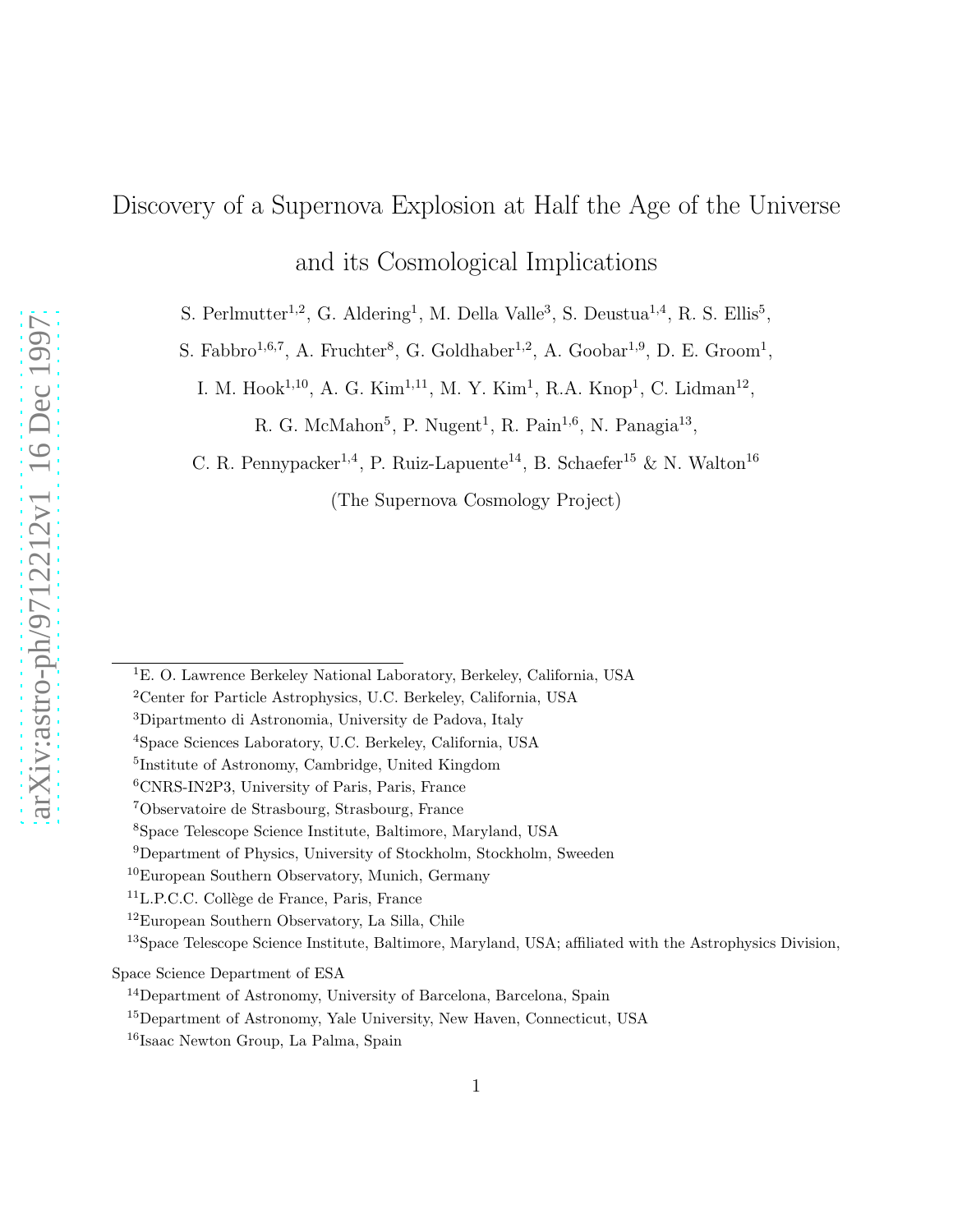The ultimate fate of the universe, infinite expansion or a big crunch, can be determined by measuring the redshifts, apparent brightnesses, and intrinsic luminosities of very distant supernovae. Recent developments have provided tools that make such a program practicable: (1) Studies of relatively nearby Type Ia supernovae (SNe Ia) have shown that their intrinsic luminosities can be accurately determined<sup>1,2,3</sup>; (2) New research techniques<sup>4</sup> have made it possible to schedule the discovery and follow-up observations of distant supernovae, producing well over 50 very distant  $(z = 0.3 - 0.7)$  SNe Ia to date<sup>5,6,7</sup>. These distant supernovae provide a record of changes in the expansion rate over the past several billion years. By making precise measurements of supernovae at still greater distances, and thus extending this expansion history back far enough in time, we can even distinguish<sup>8</sup> the slowing caused by the gravitational attraction of the universe's mass density  $\Omega_M$  from the effect of a possibly inflationary pressure caused by a cosmological constant  $\Lambda$ . We report here the first such measurements, with our discovery of a Type Ia supernova (SN 1997ap) at  $z =$ 0.83. Measurements at the Keck II 10-m telescope make this the most distant spectroscopically confirmed supernova. Over two months of photometry of SN 1997ap with the Hubble Space Telescope and ground-based telescopes, when combined with previous measurements<sup>2,5</sup> of nearer SNe Ia, suggests that we may live in a low mass-density universe. Further supernovae at comparable distances are currently scheduled for ground and space-based observations.

SN 1997ap was discovered by the Supernova Cosmology Project on 5 March 1997 UT, during a two-night search at the CTIO 4-m telescope that yielded 16 new supernovae. The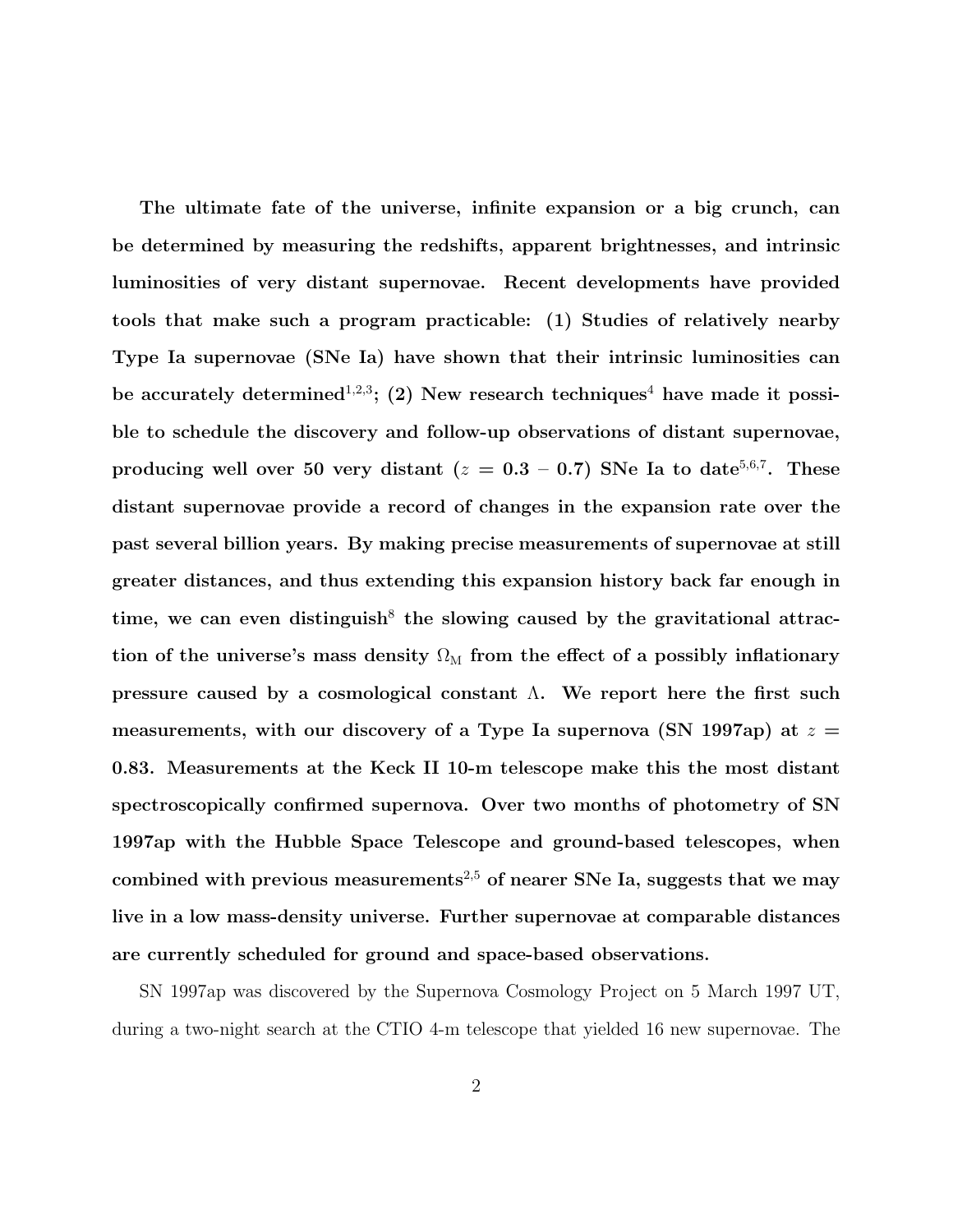search technique finds such sets of high-redshift supernovae on the rising part of their light curves and guarantees the date of discovery, thus allowing follow-up photometry and spectroscopy of the transient supernovae to be scheduled<sup>4</sup>. The supernova light curves were followed with scheduled  $R<sub>z</sub>$ ,  $I<sub>z</sub>$ , and some  $B<sub>z</sub>$ -band photometry at the CTIO, WIYN, ESO 3.6m, and INT telescopes, and with spectroscopy at the ESO 3.6 m and Keck II telescopes. In addition, SN 1997ap was followed with scheduled photometry on the Hubble Space Telescope (HST).

Figure 1 shows the spectrum of SN 1997ap, obtained on 14 March 1997 UT with a 1.5 hour integration on the Keck II 10-m telescope. There is negligible  $(\leq 5\%)$  host-galaxy light contaminating the supernova spectrum, as measured from the ground- and space-based images. When fit to a time series of well-measured nearby Type Ia supernova (SN Ia) spectra<sup>9</sup>, the spectrum of SN 1997ap is most consistent with a "normal" SN Ia at  $z = 0.83$ observed 2 ± 2 SN-restframe days (∼4 observer's days) before the supernova's maximum light in the restframe B band. It is a poor match to the "abnormal" SNe Ia, such as the brighter SN 1991T or the fainter SN 1986G. For comparison, the spectra of low-redshift, "normal" SNe Ia are shown with wavelengths redshifted as they would appear at  $z = 0.83$ . These spectra show the time evolution from seven days before to two days after maximum light.

Figure 2 shows the photometry data for SN 1997ap, with significantly smaller error bars for the HST observations (Figure 2a) than for the ground-based observations (Figure 2b and 2c). The width of a SN Ia's light curve has been shown to be an excellent indicator of its intrinsic luminosity, both at low redshift<sup>1,2,3</sup> and at high redshift<sup>5</sup>: the broader and slower the light curve, the brighter the supernova is at maximum. We characterize this width by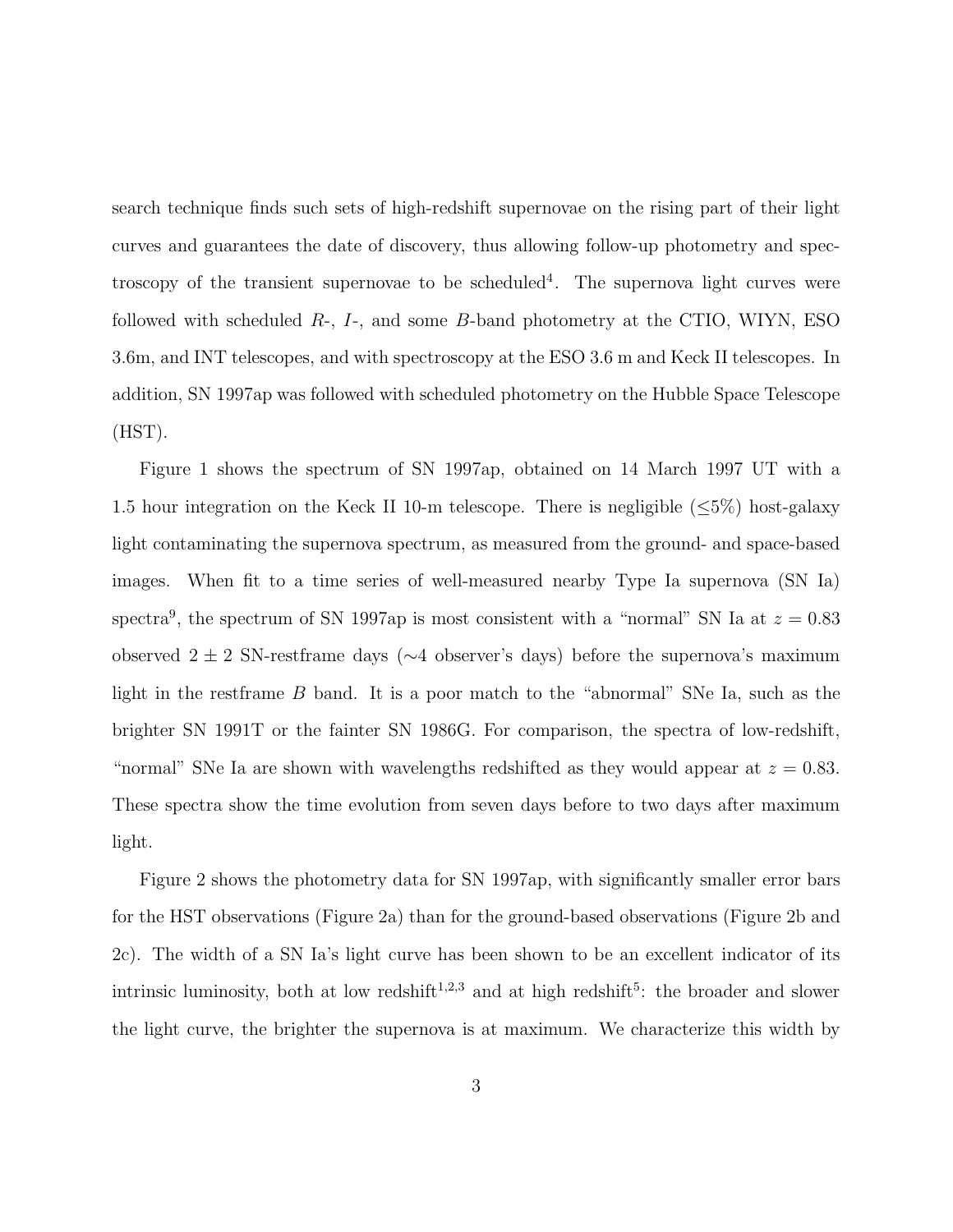fitting the photometry data to a "normal" SN Ia template light curve that has its time axis stretched or compressed by a linear factor, called the "stretch factor"<sup>4,5</sup>; a "normal" supernova such as SN 1989B, SN 1993O, or SN 1981B in Figure 1 thus has a stretch factor of  $s \approx 1$ . To fit the photometry data for SN 1997ap, we use template U- and B-band light curves that have first been  $1 + z$  time-dilated and wavelength-shifted ("K-corrected") to the R- and I-bands as they would appear at  $z = 0.83$  (see ref 5 and Nugent et al in preparation). The best-fit stretch factor for all the photometry of Figure 2 indicates that SN 1997ap is a "normal" SN Ia:  $s = 1.03 \pm 0.05$  when fit for a date of maximum at 16.3 March 1997 UT (the error-weighted average of the best-fit dates from the light curve,  $15.3 \pm 1.6$  March 1997 UT, and from the spectrum,  $18 \pm 3$  March 1997 UT).

It is interesting to note that we could alternatively fit the  $1 + z$  time dilation of the event, holding the stretch factor constant at  $s = 1.0^{+0.05}_{-0.14}$ , the best fit value from the spectral features obtained in ref 10. We find that the event lasted  $1 + z = 1.86^{+0.31}_{-0.09}$  times longer than a nearby  $s = 1$  supernova, providing the strongest confirmation yet of the cosmological nature of redshift<sup>11,12,9</sup>.

The best-fit peak magnitudes for SN 1997ap are  $I = 23.20 \pm 0.07$  and  $R = 24.10 \pm 0.09$ . (In this letter, all magnitudes quoted or plotted are transformed to the standard Cousins<sup>13</sup> R and I bands.) These peak magnitudes are relatively insensitive to the details of the fit: if the date of maximum is left unconstrained or set to the date indicated by the best-match spectrum, or if the ground- and space-based data are fit alone, the peak magnitudes still agree well within errors.

The ground-based data show no evidence of host-galaxy light, but the higher-resolution HST imaging shows a marginal detection (after co-adding all four dates of observation) of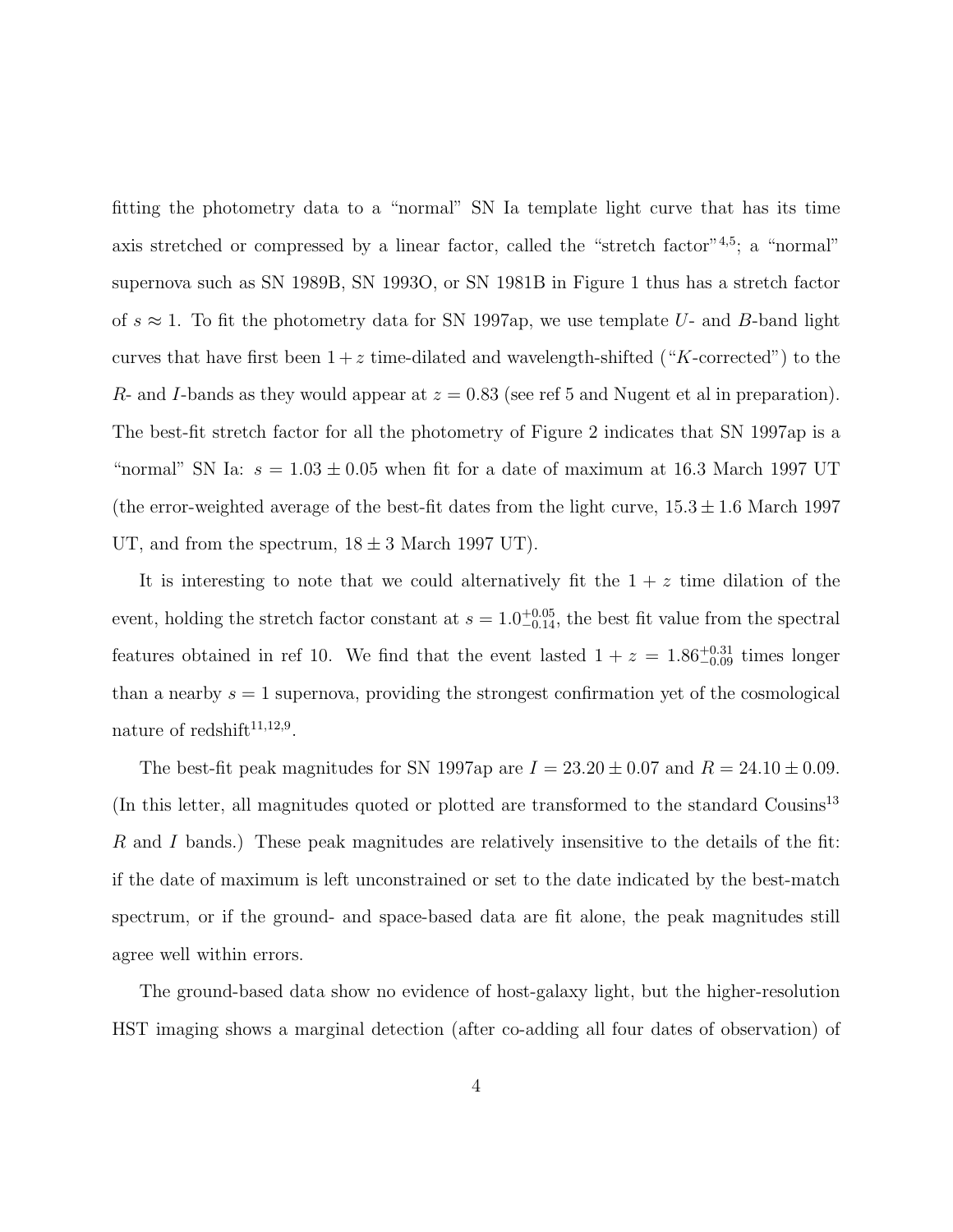a possible  $m_I = 25.2 \pm 0.3$  host galaxy 1 arcsecond from the supernova. This light does not contaminate the supernova photometry from the HST and it contributes negligibly to the ground-based photometry. The projected separation is ∼6 kpc (for  $\Omega_M = 1, \Omega_{\Lambda} = 0$ , and  $h_0 = 65$ ) and the corresponding B-band rest-frame magnitude is  $M_B \sim -17$  and its surface brightness is  $\mu_B \sim 21$  mag arcsec<sup>-2</sup>, consistent with properties of local spiral galaxies. We note that the analysis will need a final measurement of any host-galaxy light after the supernova has faded, in the unlikely event that there is a very small knot of host-galaxy light directly under the HST image of SN 1997ap.

We compare the K-corrected  $R-I$  observed difference of peak magnitudes (measured at the peak of each band, not the same day) to the  $U-B$  color found for "normal" low-redshift SNe Ia. We find that the  $(U-B)_{\text{SN1997ap}} = -0.28 \pm 0.11$  restframe color of SN 1997ap is consistent with an unreddened "normal" SN Ia color,  $(U-B)_{\text{normal}} = -0.32 \pm 0.12$  (see ref 14 and also Nugent et al. in preparation). In this region of the sky, there is also no evidence for Galactic reddening<sup>15</sup>. Given the considerable projected distance from the putative host galaxy, the supernova color, and the lack of galaxy contamination in the supernova spectrum, we proceed with an analysis under the hypothesis that the supernova suffers negligible hostgalaxy extinction, but with the following caveat:

Although correcting for  $E(U-B) \approx 0.04$  of reddening would shift the magnitude by only one standard deviation,  $A_B = 4.8E(U - B) = 0.19 \pm 0.78$ , the uncertainty in this correction would then be the most significant source of uncertainty for this one supernova, due to the large uncertainty in the  $(U-B)_{\text{SN1997ap}}$  measurement and to the sparse low-redshift U-band reference data. HST J-band observations are currently planned for future  $z > 0.8$ supernovae, to allow a comparison with the restframe  $B-V$  color, a much better indicator of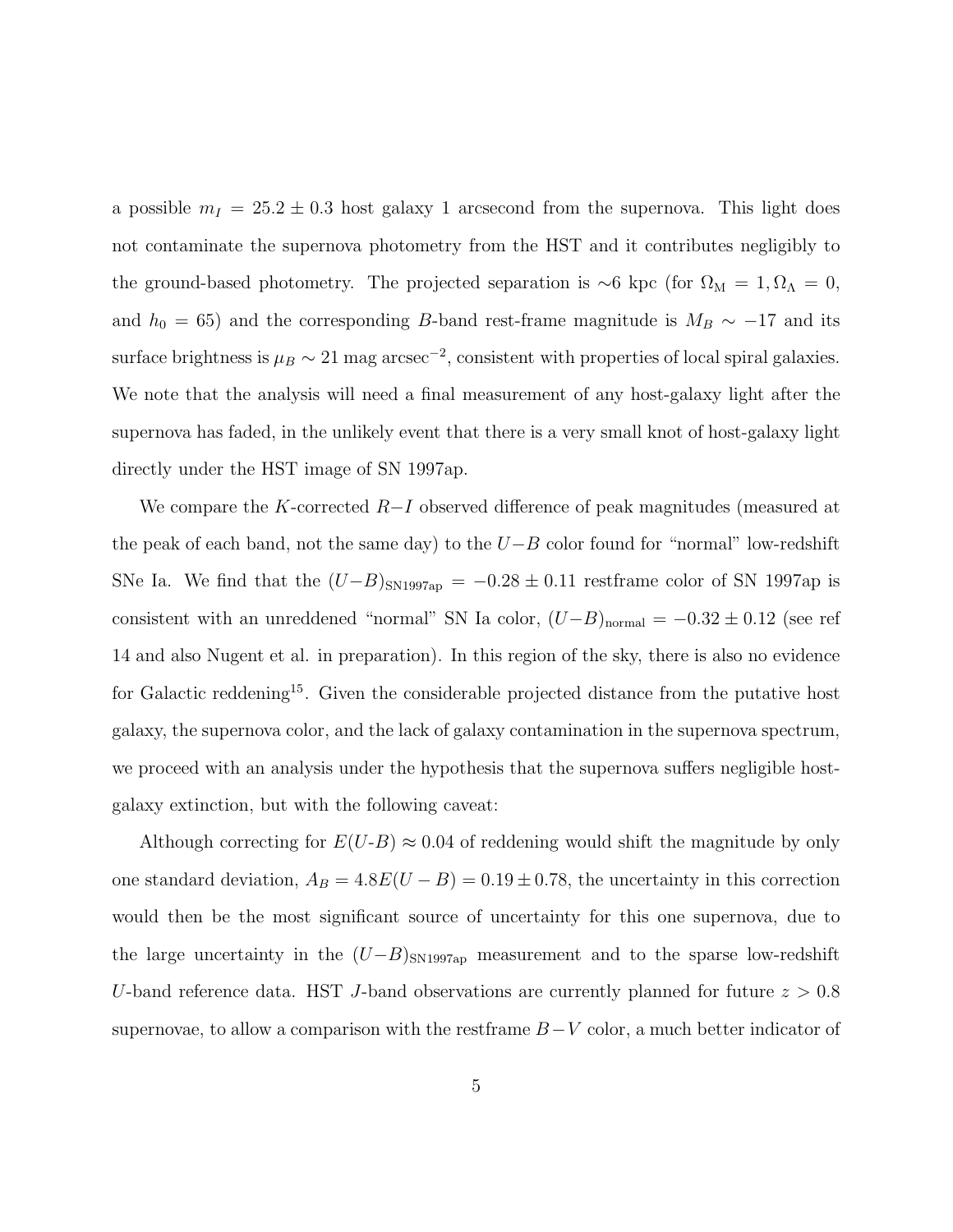reddening for SNe Ia. Such data will thus provide an important improvement in extinction correction uncertainties for future SNe and eliminate the need for assumptions regarding host-galaxy extinction. In the following analysis, we also do not correct the lower-redshift supernovae for possible host-galaxy extinction, so any similar distribution of extinction would partly compensate for this possible bias in the cosmological measurements.

The significance of SNe Ia at  $z = 0.83$  for measurements of the cosmological parameters is illustrated on the Hubble diagram of Figure 3. To compare with low-redshift magnitudes, we plot SN 1997ap at an effective restframe B-band magnitude of  $B = 24.50 \pm 0.15$ , derived, as in ref 5, by adding a K-correction and increasing the error bar by the uncertainty due to the (small) width-luminosity correction and by the intrinsic dispersion remaining after this correction. By studying SNe Ia at twice the redshift of our first previous sample at  $z \sim$ 0.4, we can look for a correspondingly larger magnitude difference between the cosmologies considered. At the redshift of SN 1997ap, a flat  $\Omega_M = 1$  universe is separated from a flat  $\Omega_{\rm M} = 0.1$  universe by almost one magnitude, as opposed to half a magnitude at  $z \sim 0.4$ . For comparison, the uncertainty in the peak magnitude of SN1997ap is only 0.15 mag, while the intrinsic dispersion amongst stretch-calibrated SNe Ia is  $\sim 0.17 \text{ mag}^5$ . Thus, at such redshifts even individual SNe Ia become powerful tools for discriminating amongst various world models, provided observations are obtained, such as those presented here, where the photometric errors are below the intrinsic SNe Ia dispersion.

By combining such data spanning a large range of redshift, it is also possible to distinguish between the effects of mass density  $\Omega_M$  and cosmological constant  $\Lambda$  on the Hubble diagram<sup>8</sup>. The blue contours of Figure 4 show the allowed confidence region on the  $\Omega_{\Lambda}$  ( $\equiv \Lambda/(3H_0^2)$ ) versus  $\Omega_M$  plane for the  $z \sim 0.4$  supernovae<sup>5</sup>. The yellow contours show the confidence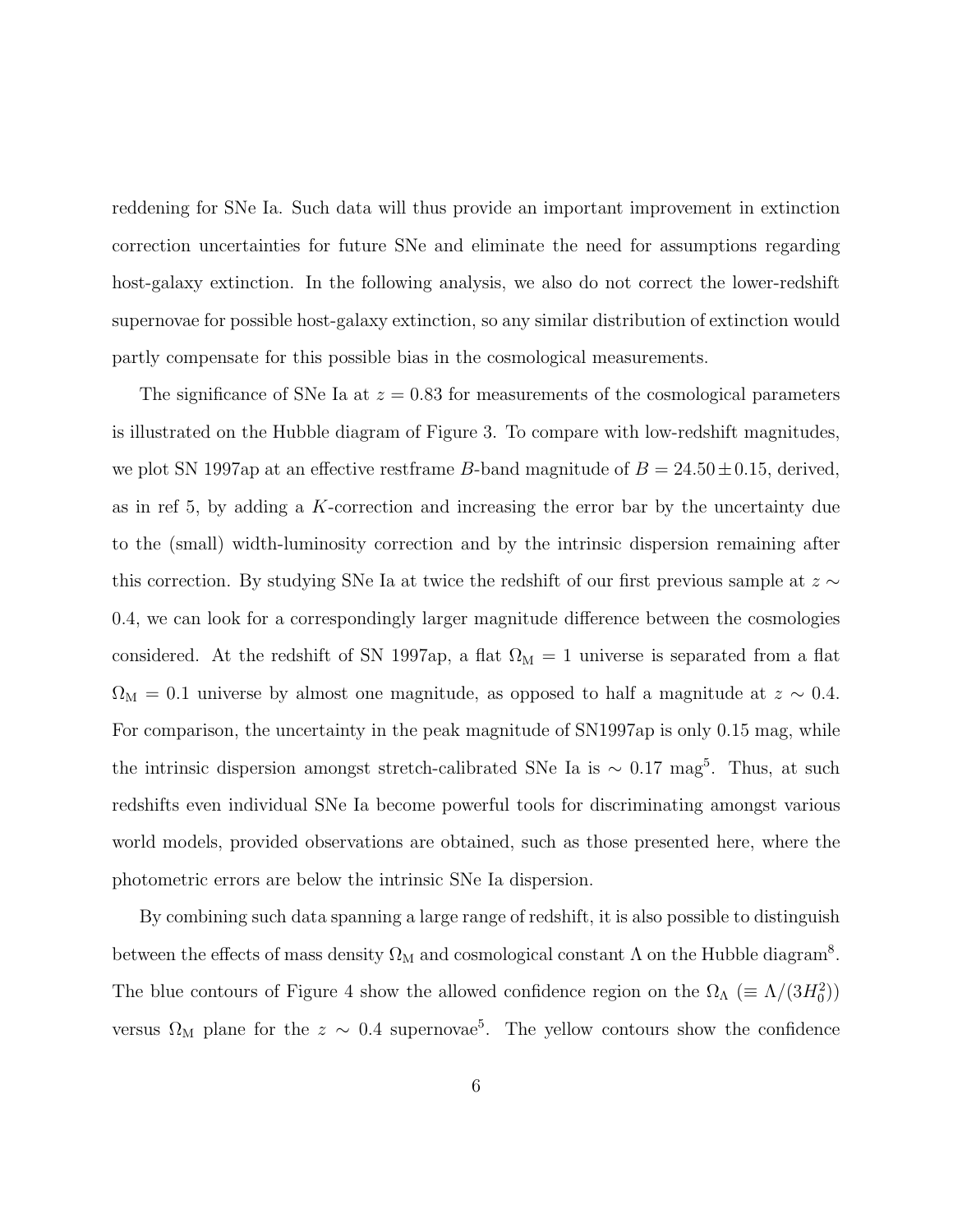region from SN 1997ap by itself, demonstrating the change in slope of the confidence region at higher redshift. The red contours show the result of the combined fit, which yields a closed confidence region in the  $\Omega_M - \Omega_{\Lambda}$  plane. This fit corresponds to a value of  $\Omega_M = 0.6 \pm 0.2$  if we constrain the result to a flat universe  $(\Omega_A + \Omega_M = 1)$ , or  $\Omega_M = 0.2 \pm 0.4$  if we constrain the result to a  $\Lambda = 0$  universe. These results are preliminary evidence for a relatively lowmass-density universe. The addition of SN 1997ap to the previous sample of lower redshift supernovae decreases the best fit  $\Omega_M$  by approximately one standard deviation compared to the earlier results<sup>5</sup>.

Our data for SN 1997ap demonstrate (1) that SNe Ia at  $z > 0.8$  exist, (2) that they can be compared spectroscopically with nearby supernovae to determine SNe ages and luminosities and check for indications of supernova evolution, and (3) that calibrated peak magnitudes with precision better than the intrinsic dispersion of SNe Ia can be obtained at these high redshifts. The width of the confidence regions in Figure 4 and the size of the corresponding projected measurement uncertainties show that with additional SNe Ia having data of quality comparable to SN1997ap a simultaneous measurement of  $\Omega_{\Lambda}$  and  $\Omega_{\text{M}}$  is possible. It is important to note that this measurement is based on only one supernova at the highest  $(z > 0.8)$  redshifts, and that a larger sample size is required to find a statistical peak and identify any "outliers." In particular, SN 1997ap was discovered near the search detection threshold and thus may be drawn from the brighter tail of a distribution ("Malmquist bias"). There is similar potential bias in the lower-redshift supernovae of the Calán/Tololo survey, making it unclear which direction such a bias would change  $\Omega_{\rm M}$ .

Several more supernovae at comparably high redshift have already been discovered by the Supernova Cosmology Project, including SN 1996cl, also at  $z = 0.83$ . SN 1996cl can be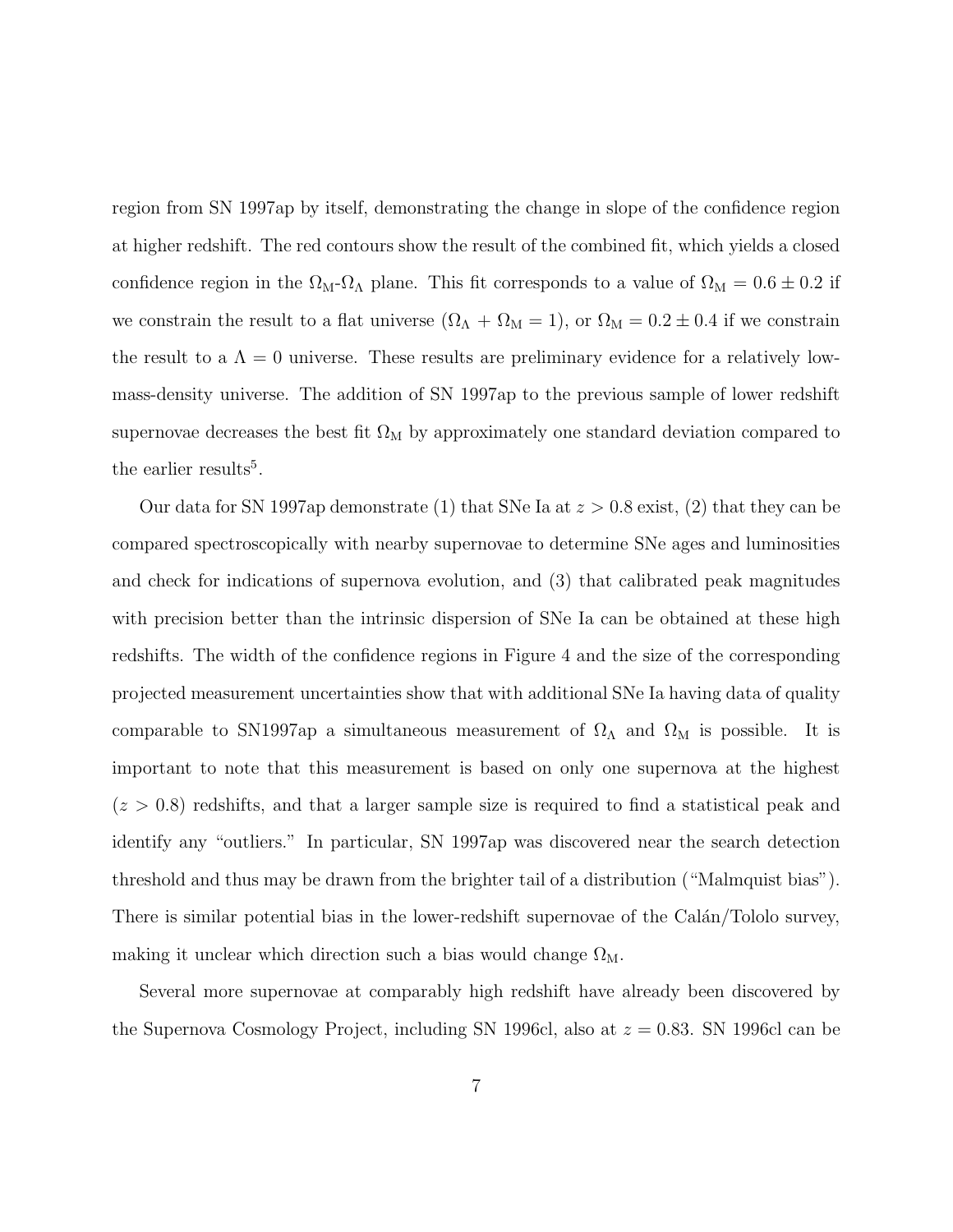identified as a very probable SN Ia, since a serendipitous HST observation (Donahue et al., private communication) shows its host galaxy to be an elliptical or S0. Its magnitude and color, although much more poorly constrained by photometry data, agree within uncertainty with those of SN 1997ap. The next most distant spectroscopically confirmed SNe Ia are at  $z = 0.75$  and  $z = 0.73^{16}$  (these supernovae are awaiting final calibration data). In the redshift range  $z = 0.3 - 0.7$ , we have discovered over 30 additional spectroscopically confirmed SNe Ia, and followed them with two-filter photometry. (The first sample of  $z \sim 0.4$  SNe were not all spectroscopically confirmed and observed with two-filter photometry<sup>5</sup>.) These new supernovae will improve both the statistical and systematic uncertainties in our measurement of  $\Omega_M$  and  $\Omega_{\Lambda}$  in combination. A matching sample of  $\geq$ 6 SNe Ia at  $z > 0.7$  is to be observed in two filters with upcoming Hubble Space Telescope observations. SN1997ap demonstrates the efficacy of these complementary higher redshift measurements in separating the contribution of  $\Omega_M$  and  $\Omega_{\Lambda}$ .

### References

- [1] Phillips, M. M. The absolute magnitudes of Type Ia supernovae. *Astrophys. J.* 413, L105-L108 (1993).
- [2] Hamuy, M., et al. The Absolute Luminosities of the Calan/Tololo Type Ia Supernovae. *Astron. J.* 112, 2391-2397 (1996).
- [3] Riess, A. G., Press, W. H., and Kirshner, R. P. Using Type Ia supernova light curve shapes to measure the Hubble constant. *Astrophys. J.* 438, L17-L20 (1995).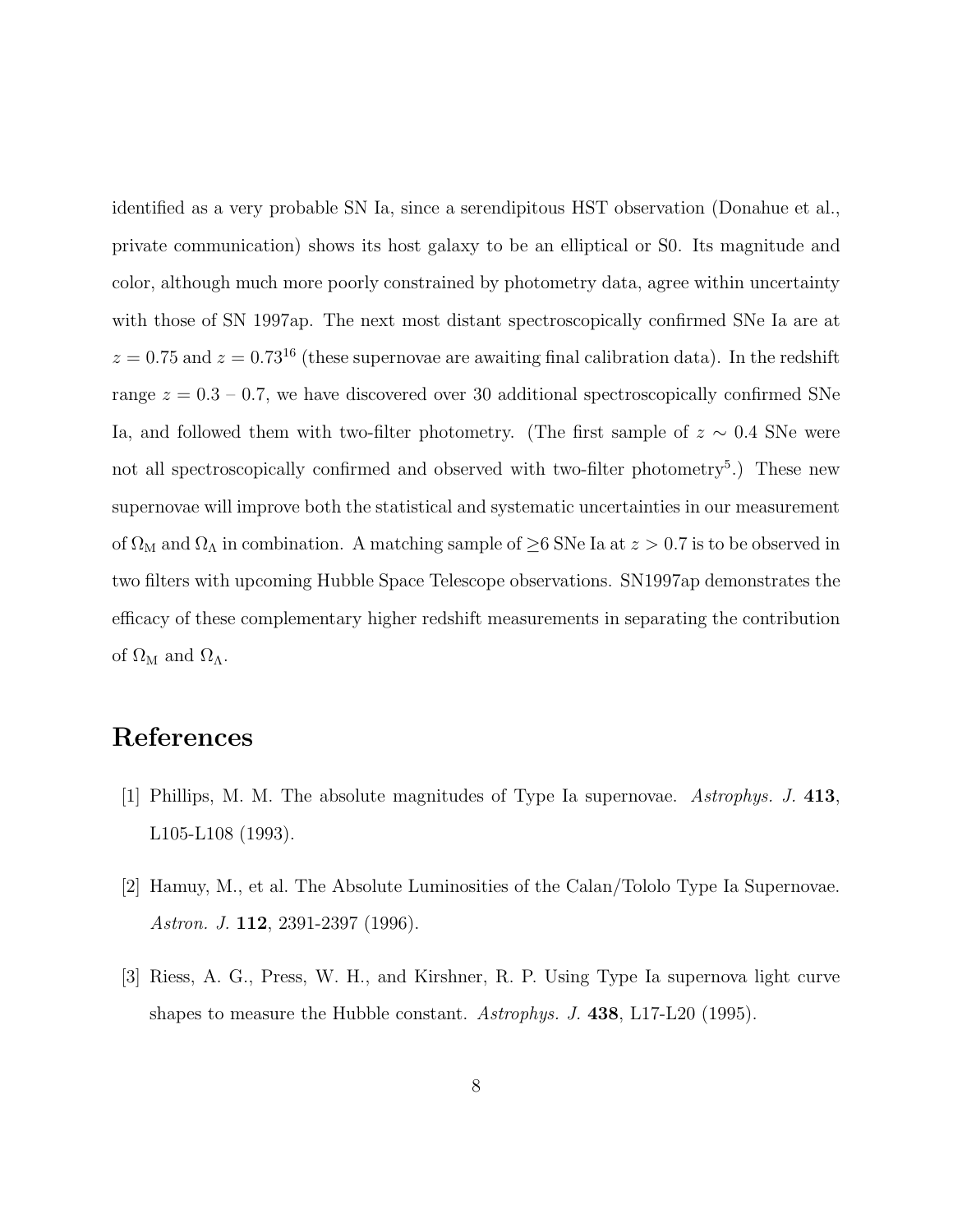- [4] Perlmutter, S. et al. Scheduled Discoveries of 7+ High-Redshift Supernovae: First Cosmology Results and Bounds on  $q_0$ . in *Thermonuclear Supernovae* (eds P. Ruiz-Lapuente et al.,) 749-763 (Dordrecht: Kluwer, 1997).
- [5] Perlmutter, S., et al. Measurements of the Cosmological Parameters  $\Omega$  and  $\Lambda$  from the First Seven Supernovae at  $z \geq 0.35$ . *Astrophys. J.* 483, 565-581 (1997).
- [6] Perlmutter, S. et al. (1997a). International Astronomical Union Circular, no. 6621 and references therein.
- [7] Schmidt, B. et al. (1997). International Astronomical Union Circular, no. 6646 and references therein.
- [8] Goobar, A. and Perlmutter, S. Feasibility of Measuring the Cosmological Constant Λ and Mass Density  $\Omega$  Using Type Ia Supernovae. *Astrophys. J.* 450, 14-18 (1995).
- [9] Riess, A. G., et al. Time dilation from spectral feature age measurements of Type Ia supernovae. *Astron. J.* 114, 722-729 (1997).
- [10] Nugent, P. et al. Evidence for a Spectroscopic Sequence among Type Ia Supernovae. *Astrophys. J.* 455, L147-L150 (1993).
- [11] Goldhaber, G. et al. Observation of cosmological time dilation using Type Ia supernovae as clocks. in *Thermonuclear Supernovae* (eds P. Ruiz-Lapuente et al.,) 777-784 (Dordrecht: Kluwer, 1997).
- [12] Leibundgut, B. et al. Time dilation in the light curve of the distant Type Ia supernova SN 1995K. *Astrophys. J.* 466, L21-L44 (1996).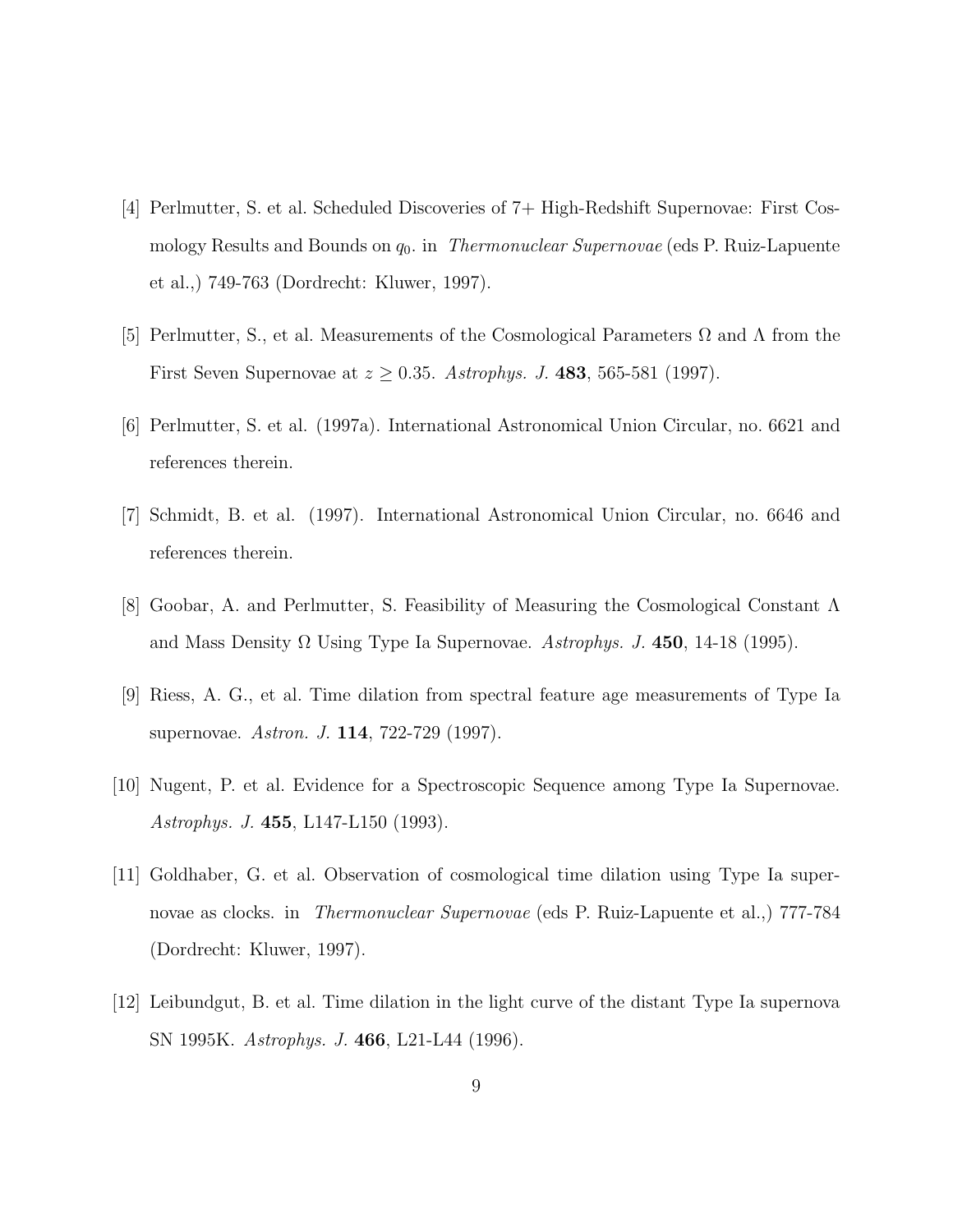- [13] Bessell, M. S. UBVRI passbands. *Pub. Astr. Soc. Pacific* 102, 1181-1199 (1990).
- [14] Branch, D., Nugent, P. and Fisher, A. Type Ia supernovae as extragalactic distance indicators. in *Thermonuclear Supernovae* (eds P. Ruiz-Lapuente et al.,) 715-734 (Dordrecht: Kluwer, 1997).
- [15] Burstein, D. and Heiles, C. Reddenings derived from H I and galaxy counts Accuracy and maps *Astron. J.* 87, 1165-1189 (1982).
- [16] Perlmutter, S. et al. (1997c). International Astronomical Union Circular, no. 6540.
- [17] Leibundgut, B., et al. Premaximum observations of the Type Ia SN 1990N. *Astrophys. J.* 371, L23-L26 (1991).
- [18] Wells, L. A. et al. The Type Ia supernova 1989B in NGC 3627 (M66). *Astron. J.* 108, 2233-2250 (1994).
- [19] Branch, D. et al.The Type I supernova 1981b in NGC 4536: the first 100 days. *Astrophys. J.* 270, 123-139 (1983).
- [20] Patat, F. et al. The Type Ia supernova 1994D in NGC 4526: the early phases. *Mon. Not. R. Astron. Soc.* 278, 111-124 (1996).
- [21] Cappellaro, E., Turatto M., and Fernley J., in *IUE ULDA Access Guide No. 6: Supernovae* (eds Cappellaro, E., Turatto M., and Fernley J.) (ESA, Noordwijk, The Netherlands, 1995).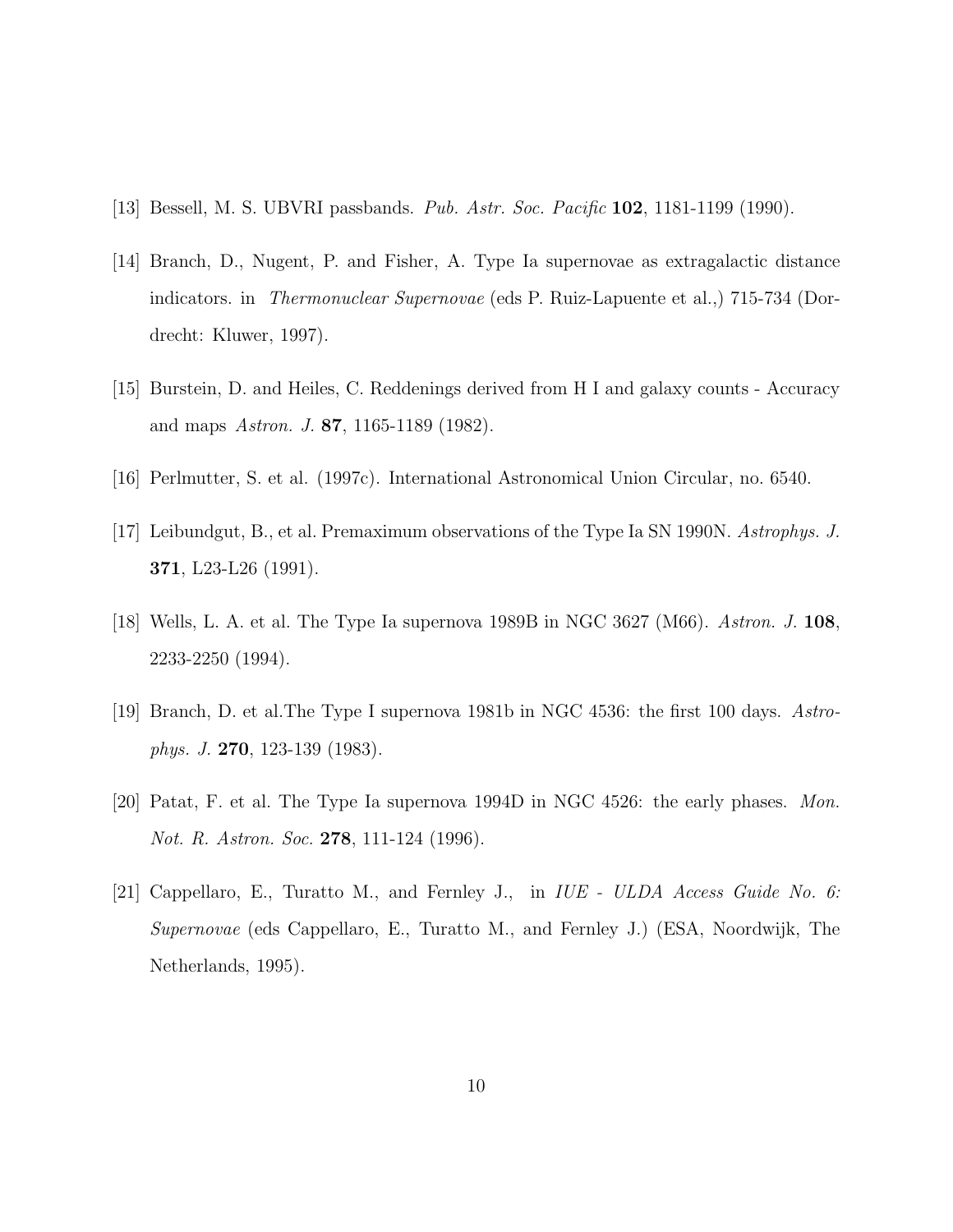- [22] Leibundgut, B., Tammann, G., Cadonau, R., and Cerrito, D. Supernova studies. VII. An atlas of light curves of supernovae type I. *Astro. Astrophys. Suppl. Ser.* 89, 537-579 (1991).
- [23] Holtzman, J. et al. The photometric performance and calibration of WFPC2. *Pub. Astr. Soc. Pacific* 107, 1065-1093 (1995).
- [24] Whitmore, B. and Heyer, I. New Results on Charge Transfer Efficiency and Constraints on Flat-Field Accuracy. Instrument Science Report WFPC2 97-08, (1997).
- [25] Kim, A., Goobar, A., and Perlmutter, S. A generalized K-corrections For Type Ia supernovae: comparing R-band photometry beyond z=0.2 with B, V, and R-band nearby photometry. *Pub. Astr. Soc. Pacific* 108, 190-201 (1996).
- [26] Stiavelli, M. and Mutchler, M. WFPC2 Electronics Verification. Instrument Science Report WFPC2 97-07, (1997).
- [27] Carrol, S., Press, W., and Turner, E. The cosmological constant. Ann. Rev. Astron. Astrophys., 30, 499-542 (1992).
- [28] Schramm, D. in *Astrophysical Ages and Dating Methods* (eds E. Vangioni-Flam et al.,) Gif sur Yvette: Editions Frontières, 1990)

Acknowledgements: We would like to thank CTIO, Keck, HST, WYIN, ESO and the ORM – La Palma observatories for a generous allocation of time and the support of dedicated staff in pursuit of this project. Dianne Harmer, Paul Smith and Daryl Willmarth were extraordinarily helpful as WIYN queue observers. We would especially like to thank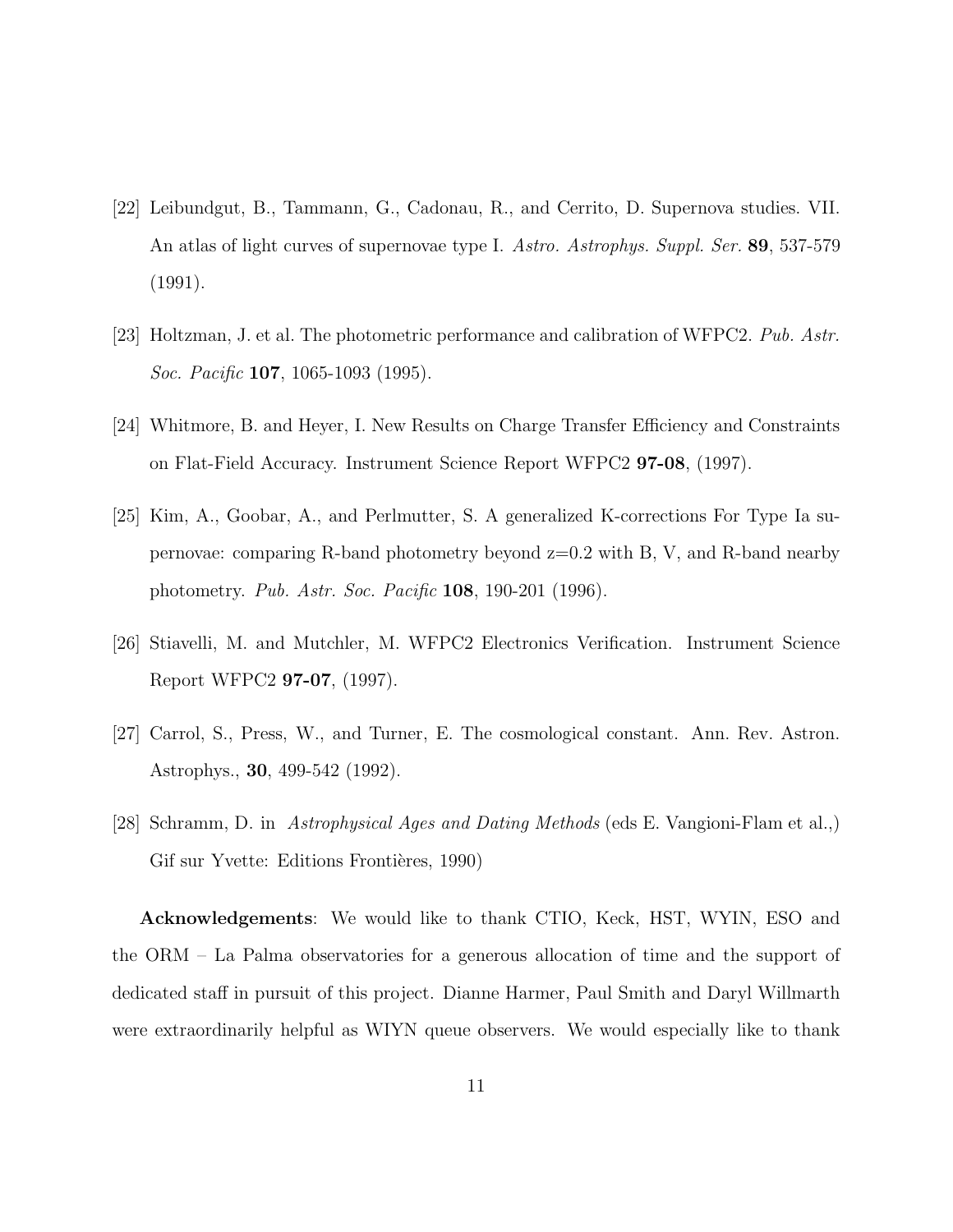Gary Bernstein and Tony Tyson for developing and supporting the Big Throughput Camera which was instrumental in the discovery of this supernova.

Correspondence and requests for materials should be addressed to Saul Perlmutter (email: saul@lbl.gov).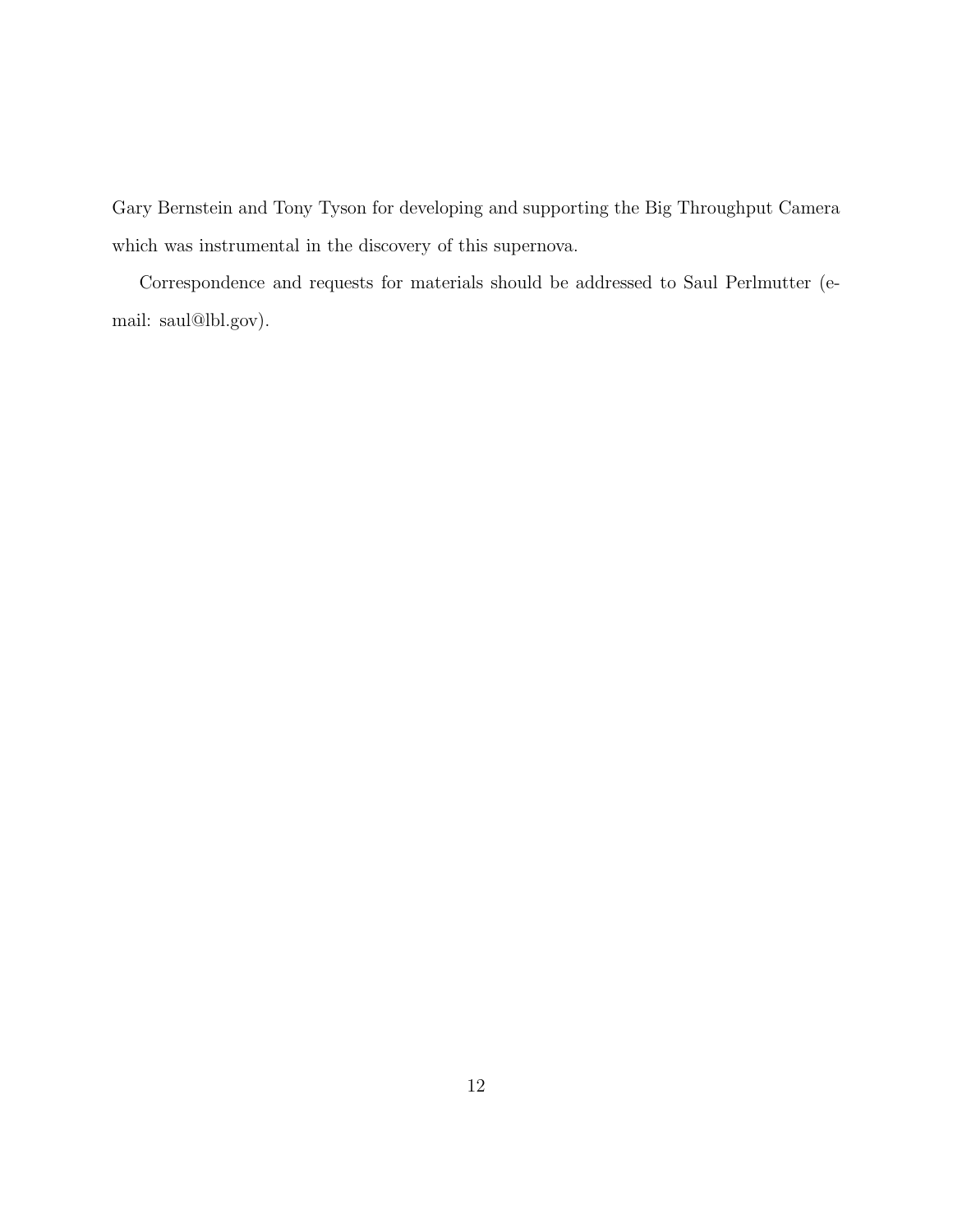

Figure 1: Spectrum of SN 1997ap, after binning by 12.5 Å, placed within a time series of spectra of "normal" SNe Ia <sup>17</sup>,18,19,20,<sup>21</sup> (the spectrum of SN 1993O was provided courtesy of the Calán/Tololo Supernova Survey), as they would appear redshifted to  $z = 0.83$ . The spectra show the evolution of spectral features between 7 restframe days before and 2 days after restframe B-band maximum light. SN 1997ap matches best at  $2 \pm 2$  days before maximum light. The symbol  $\oplus$  indicates an atmospheric absorption line and  $*$  indicates a region affected by night sky line subtraction residuals. The redshift of  $z = 0.83 \pm 0.005$  was determined from the supernova spectrum itself, since there are no host galaxy lines detected.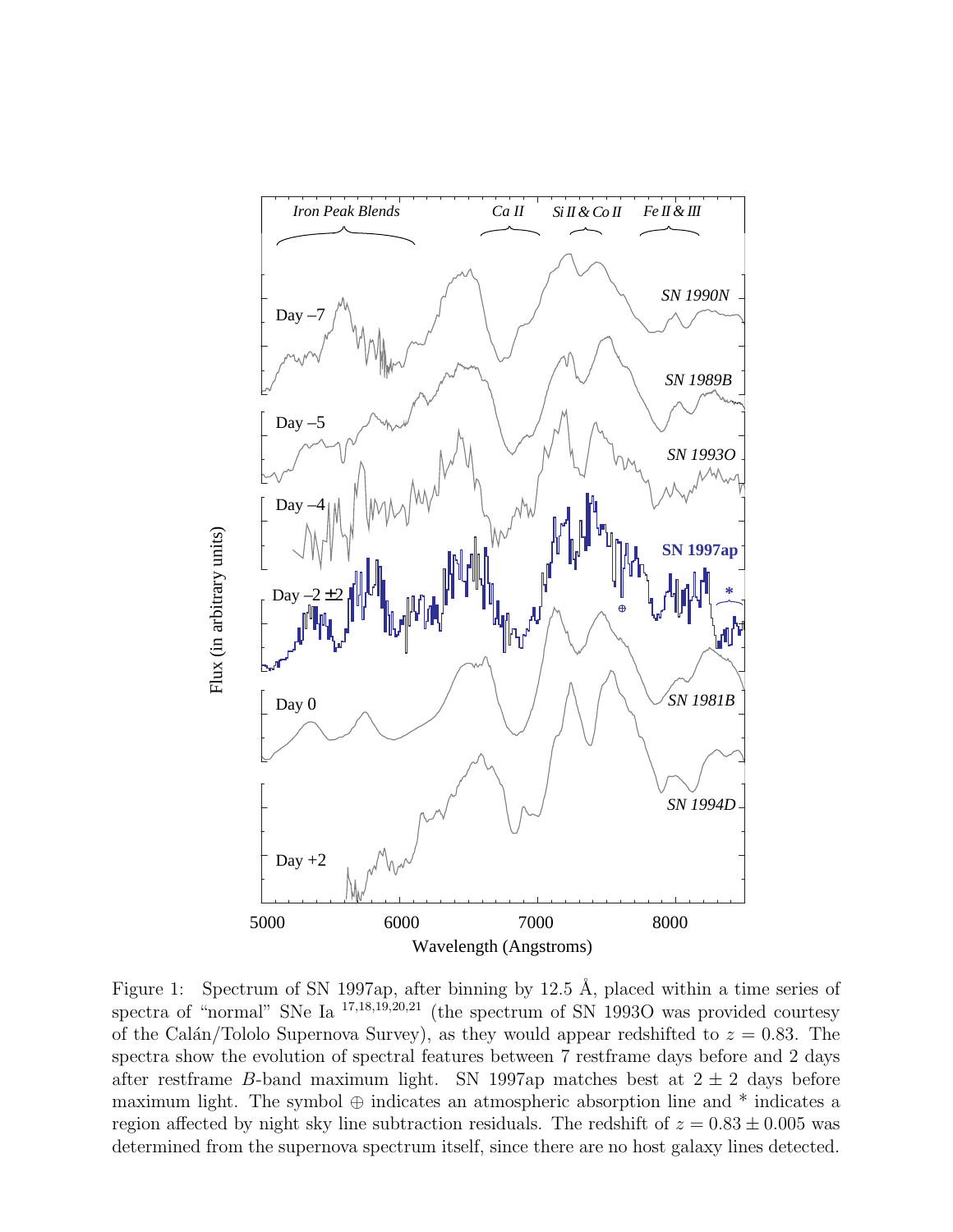

Figure 2: Photometry points for SN 1997ap (a) as observed by the HST in the F814W filter; (b) as observed with ground-based telescopes in the Harris I filter; and (c) as observed with the ground-based telescopes in the Harris  $R$  filter (open circles) and the HST in the F675W filter (filled circle); with all magnitudes corrected to the Cousins I or R systems<sup>13</sup>. The solid line shown in both (a) and (b) is the simultaneous best fit of the ground- and space-based data to the K-corrected,  $(1+z)$  time-dilated Leibundgut B-band SN Ia template light curve<sup>22</sup>, and the dotted line in (c) is the best fit to a K-corrected, time-dilated  $U$  band SN Ia template light curve. The ground-based data was reduced and calibrated following the techniques of ref 5, but with no host-galaxy light subtraction necessary. The HST data was calibrated and corrected for charge transfer inefficiency following the prescriptions of refs. 23 and 24. K-corrections were calculated as in ref 25, modified for the HST filter system. Correlated zeropoint errors are accounted for in the simultaneous fit of the lightcurve. The errors in the calibration, charge transfer inefficiency correction and K-corrections for the HST data are much smaller (∼4% total) than the contributions from the photon noise. No corrections were applied to the HST data for a possible ∼4% error in the zeropoints (P. Stetson, private communication) or for non-linearities in the WFPC2 response<sup>26</sup>, which might bring the faintest of the HST points into tighter correspondence with the best fit lightcurve in (a) and (c). Note that the individual fits to the data in (a) and (b) agree within their error bars, providing a first-order cross check of the HST calibration.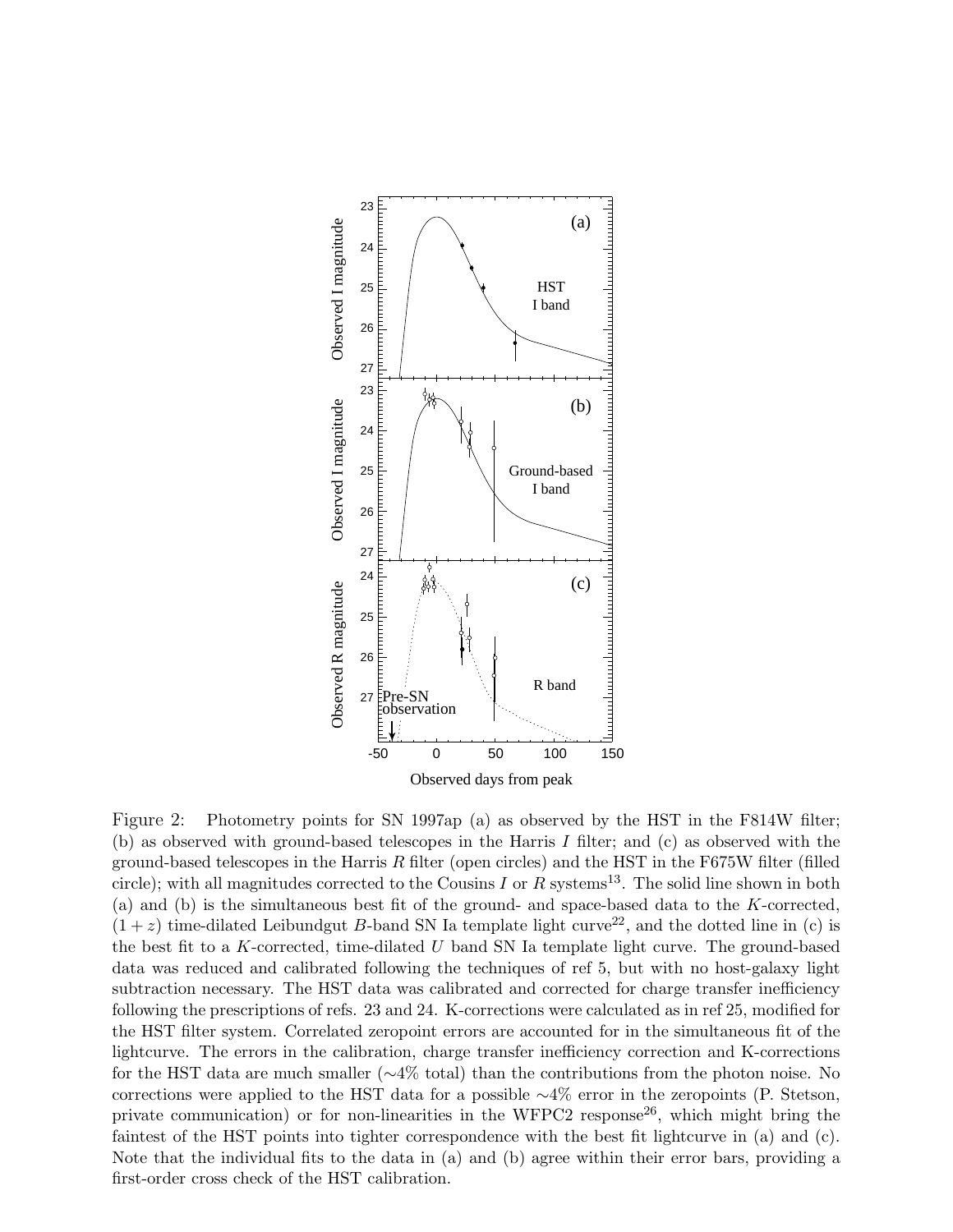

Figure 3: SN 1997ap at  $z = 0.83$  plotted on the Hubble diagram from ref 5 with the five of the first seven high-redshift supernovae that could be width-luminosity corrected and the 18 of the lower-redshift supernovae from the Cal´an/Tololo Supernova Survey that were observed earlier then 5 days after maximum light. Magnitudes have been K-corrected and corrected for the width-luminosity relation. The inner error bar on the SN 1997ap point corresponds to the photometry error alone while the outer error bar includes the intrinsic dispersion of SNe Ia after stretch correction. The solid curves are theoretical  $m_B$  for  $(\Omega_M, \Omega_\Lambda) = (0, 0)$ on top,  $(1, 0)$  in middle, and  $(2, 0)$  on bottom. The dotted curves are for the flat universe case, with  $(\Omega_M, \Omega_\Lambda) = (0, 1)$  on top,  $(0.5, 0.5)$ ,  $(1, 0)$ , and  $(1.5, -0.5)$  on bottom.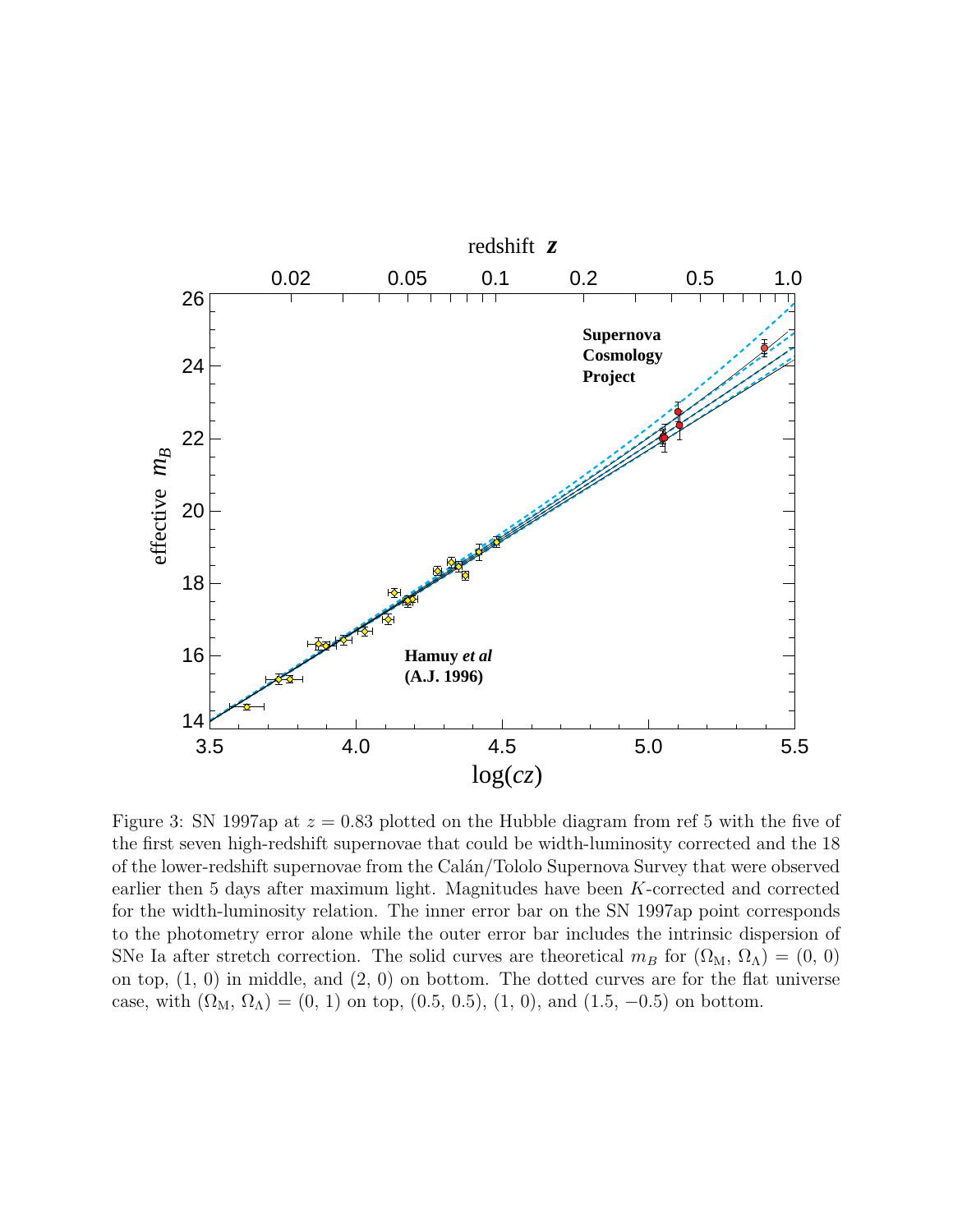

Figure 4: [*Color Version*] Contour plot of the  $68\%$  ( $1\sigma$ ) and  $90\%$ , confidence regions in the  $\Omega_{\Lambda}$  versus  $\Omega_{\rm M}$  plane, for (blue shading) the five supernovae at  $z \sim 0.4$  (see ref 5); (yellow shading) SN 1997ap at  $z = 0.83$ , and (red contours) all of these supernovae taken together. The two labeled corners of the plot are ruled out because they imply: (upper left corner) a "bouncing" universe with no big  $bang^{27}$ , or (lower right corner) a universe younger than the oldest heavy elements,  $t_0 < 9.6$  Gyr<sup>28</sup>, for any value of  $H_0 \geq 50$  km s<sup>-1</sup> Mpc<sup>-1</sup>.